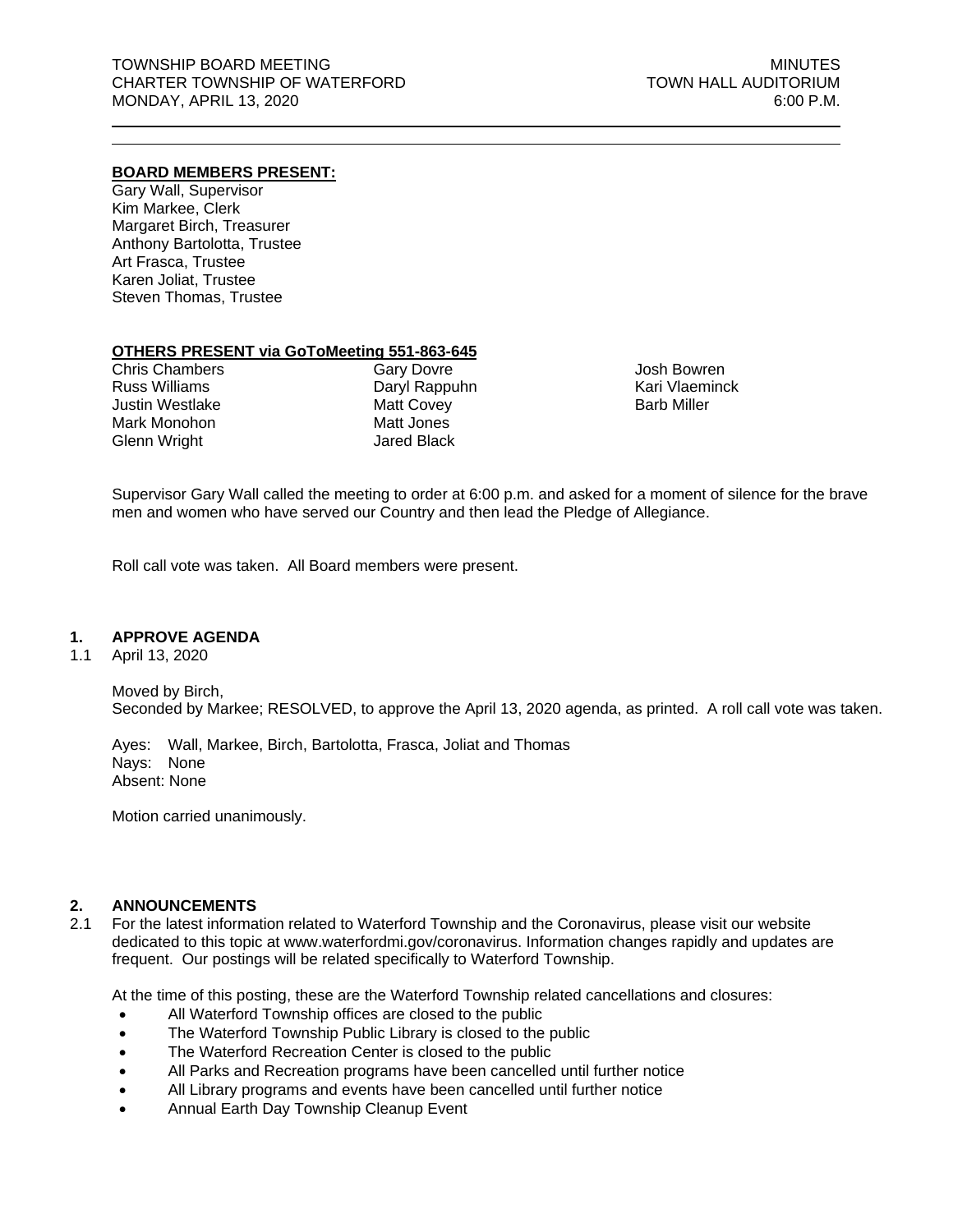Please visit the Township website for notices regarding cancellations of Township public meetings Waterford Township staff members are still working and the public may conduct business remotely by phone, fax, email, drop boxes, and online forms. If you have specific questions, please directly contact the Department you wish to speak with during regular business hours for remote access options or check the website. All department contact information is available on the Township website www.waterfordmi.gov. If you do not have internet access, please call our main switchboard at 248-674- 3111. Emergency services remain available. Please direct emergency related calls to 9-1-1 as usual. Other Township closures and cancellations include:

- All Waterford School District schools and all activities, events and athletics are cancelled for the remainder of the 2019-2020 school year.
- The Waterford Area Chamber of Commerce has postponed the annual Live, Work, Play Expo to a future date to be determined.
- The annual Business Recognition Breakfast scheduled for May 8th has been postponed to a future date to be determined.
- The Waterford Senior Center is closed, however Meals on Wheels remains operational at this time.
	- The NoHaz Collection Event scheduled for April 18th has been cancelled.
- 2.2 During these challenging times, continuing to provide our customers with essential waste collection services is of the utmost importance, and our priority is to serve you in the safest manner possible. With this in mind, we'd like to advise you of the following changes to your service: Yard Waste will be temporarily suspended effective Monday, April 13, 2020. Today, at 2:20 p.m., an e-mail was received stating GFL had realigned their current staff, moving commercial drivers to residential, getting additional employees back from quarantine and brining in volunteer staff from the Flint area to resume the collection of yard waste to all municipalities serviced by GFL beginning Tuesday, April 14, 2020. The process will begin by starting in Monday's section on Tuesday morning and moving into Tuesday's section by Tuesday afternoon, completing Tuesday by the evening. The rest of the week should not be an issue. GFL apologizes for any inconvenience and will do their best to continue all services during this pandemic.
- 2.3 If you are a prospective candidate looking to file the required paperwork or obtain a candidate packet including petitions: Call 248-674-6266, or email elections@waterfordmi.gov for assistance in setting an appointment to conduct business. Stay Well and Stay Safe. Thank you, Kim Markee, Township Clerk
- 2.4 Due to COVID-19, the May 5th 2020 election for the Waterford School District Bond Proposition question has been moved to August 4th 2020. For those of you that already submitted your red, white and green application for the May 5th election, you will not be receiving a ballot. If you have any questions please call 248-674-6266 or email; elections@waterfordmi.gov or visit our website at [www.waterfordmi.gov/](http://www.waterfordmi.gov/)elections
- 2.5 \$6 Million Small Business Relief Fund:County Treasurer, Andy Meisner, announced an agreement with TCF Bank to create a small business relief fund for businesses negatively affected by the Coronavirus crisis. This program will provide loans at zero to 2% for small businesses of 100 or fewer employees. For more information contact 248-858-0782, or visit [www.oakgov.com/treasurer.](http://www.oakgov.com/treasurer)
- 2.6 Michigan Economic Development Resources for Employers and Employees including Federal Support for Michigan Small Businesses, SBA Disaster Loan Applications, Economic Injury Disaster Loan Application Help, and Paycheck Protection Program information can be found by visiting michiganbusiness.org/covid19
- 2.7 Any Waterford Township Resident has 60 days after losing essential health coverage, such as through a job loss, or experienced a change in income to take advantage of a Special Enrollment Period. To determine eligibility, residents should visit www.healthcare.gov. Depending on income and your situation, residents may qualify for cost sharing reductions, premium tax credits, coverage for their children (CHIP), or Medicaid. Residents should contact DIFS (Department of Insurance and Financial Services) toll free at 877-999-6442 or send an email to DIFS-HICAP@michigan.gov for more information.
- 2.8 Need a Library Card? You can get one remotely. Between the hours of 9:00 a.m. and 5:00 p.m., Monday through Friday, residents of Waterford or Lake Angelus without a library card can call or email and have one issued to them. Although the library's physical materials are currently inaccessible, your library card gives you access to eBooks, eAudiobooks, eMagazines, research databases and more – 24/7. All from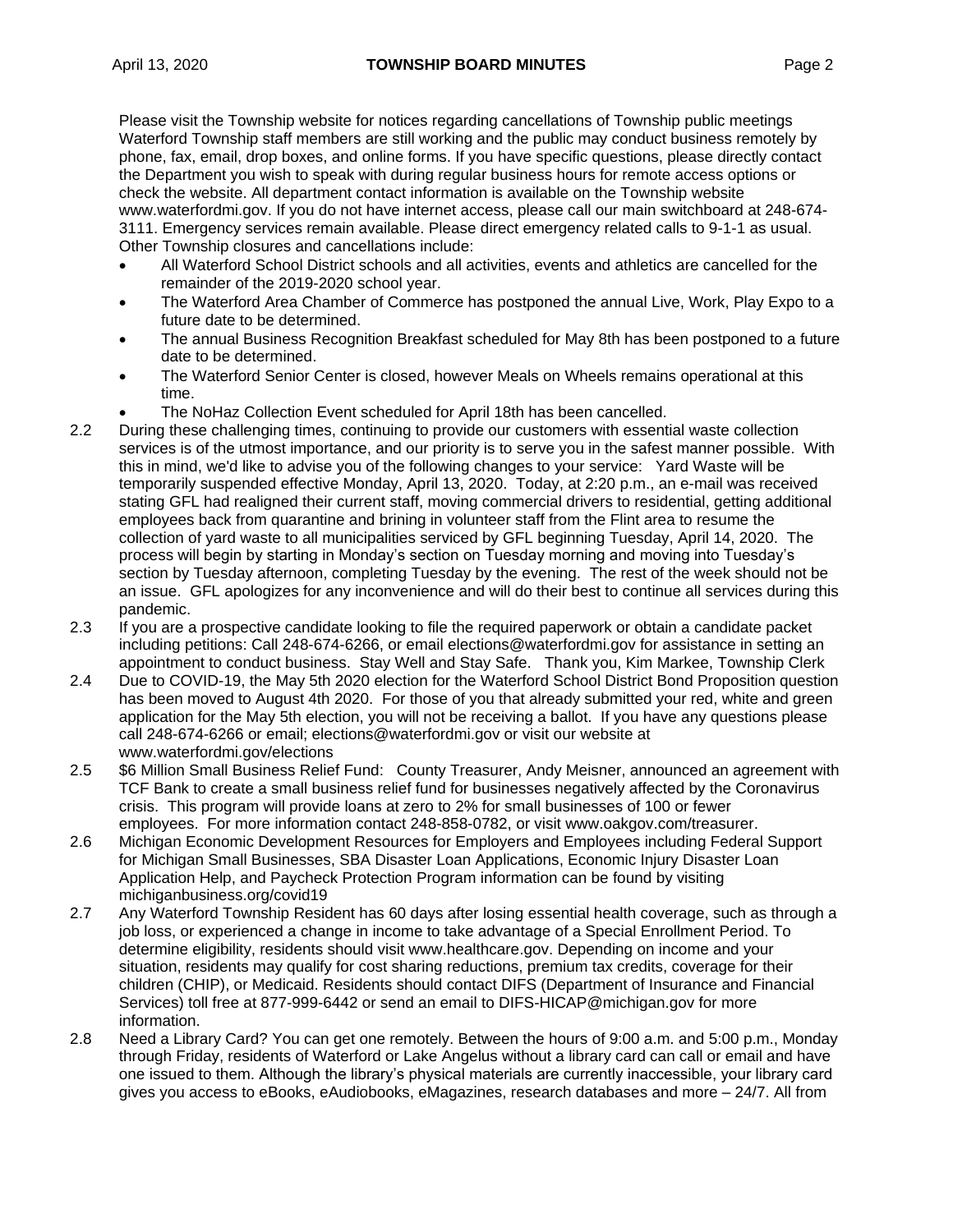the comfort of your home. To register, call 248-674-4831 and press 2 for account information or email [jdeahl@waterfordmi.gov](mailto:jdeahl@waterfordmi.gov)

- 2.9 Dog Licenses are due June 1, 2020. You may purchase a dog license by mail. Include a self-addressed envelope, copy of rabies certificate, and a check made payable to: Oakland County Animal Control, 1200 N. Telegraph Road, Bldg 42 East, Pontiac, Michigan 48341. You may also purchase on-line at: https://land.oakgove.com/OPLS/Mainindex.aspx or call 248-858-1090.
- 2.10 Census Day 2020 was observed nationwide on April 1, 2020. By this date, every home should have received an invitation to participate in the 2020 Census. The census provides critical data that lawmakers, business owners, teachers, and many others use to provide daily services, products, and support for you and your community. Every year, billions of dollars in federal funding go to hospitals, fire departments, schools, roads, and other resources based on census data. Residents questions or concerns can be addressed by calling 800-923-8282 or go to www.2020census.gov.
- 2.11 A free shredding day will be held on May 29, 2020, from 9:30 a.m. 11:30 a.m., in the front parking lot of Town Hall for Waterford Residents. This event is sponsored by Treasurer Birch.
- 2.12 Starting Oct. 1, 2020, you'll need a REAL ID-compliant document to fly in the U.S. and enter some federal facilities per federal law. You can obtain a REAL ID-compliant driver's license or state ID from the Michigan Secretary of State's Office. Learn more at Michigan.gov/REALID. Schedule an appointment to get your REAL ID at any Secretary of State office and get in and out in less than 30 minutes. Michigan.gov/SOSAppointments.

# **3. Consent Agenda**

*Board Members may remove items from the Consent Agenda for discussion purposes or for the purpose of voting in opposition. Public comment for items removed from the consent agenda may be received in the same manner immediately following the Consent Agenda.*

- 3.1 March 23, 2020, Meeting Minutes
- 3.2 April 13, 2020, Bill Payment

Moved by Joliat,

Seconded by Frasca, RESOLVED, to approve Consent Agenda items 3.1 through 3.2. A roll call vote was taken.

Ayes: Wall, Markee, Birch, Bartolotta, Frasca, Joliat and Thomas Nays: None Absent: None

Motion carried unanimously.

## **4. Board Liaison Reports (Verbal)**

### Trustee Bartolotta

Van Norman Lake Board, April 8<sup>th</sup> meeting; all bills are paid and the lake treatment has been postponed until May 2020.

The April 21, 2020, Planning Commission meeting has been cancelled. All agenda items will move to May 12, 2020.

## Clerk Markee

Everything is pretty much shut down. The Book-It 5K event will be rescheduled. All Parks and Recreation events are cancelled until further notice. The Senior Center is still delivering Meals on Wheels. Please contact the Senior Center if you are in need of a meal.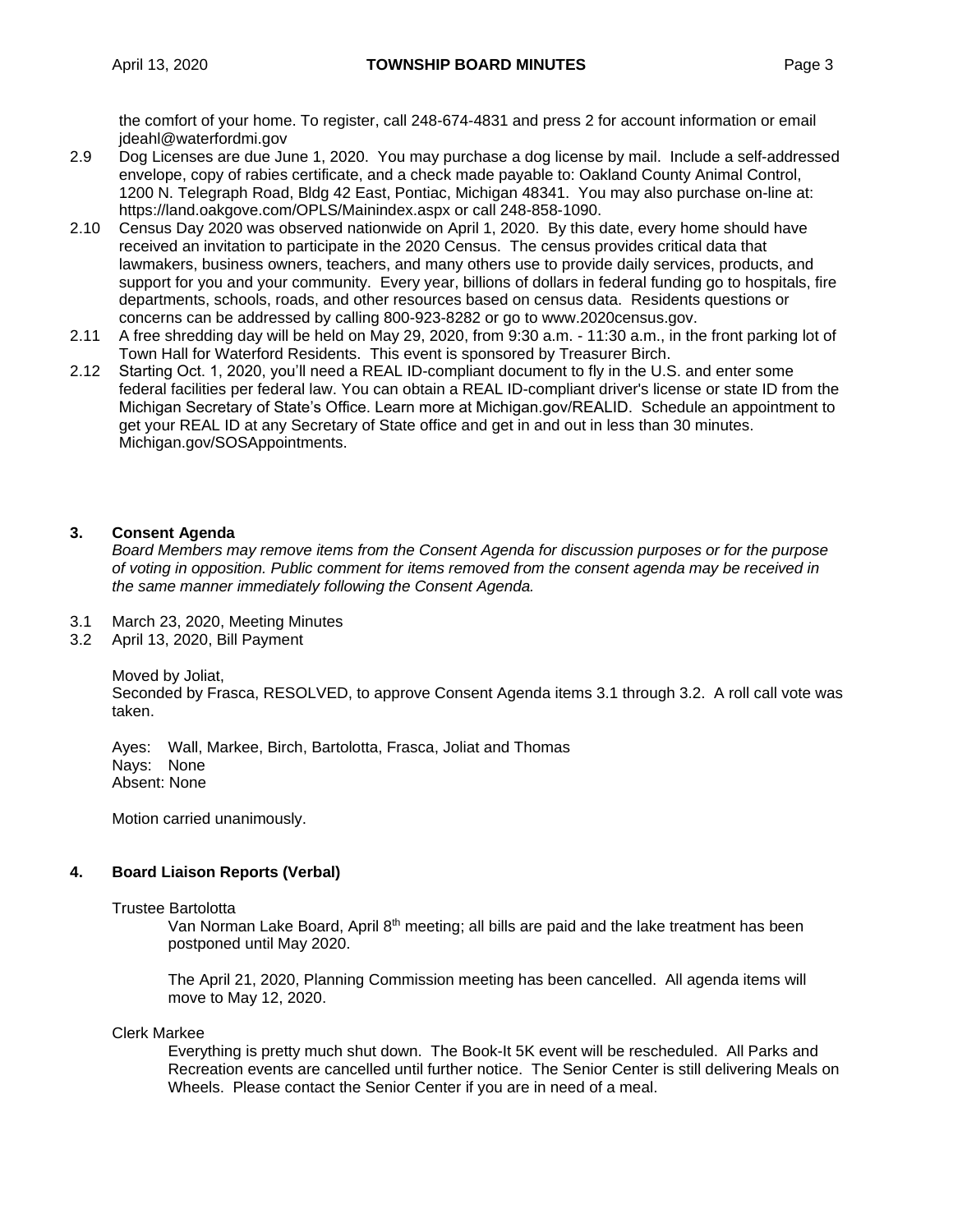Trustee Joliat

The April 21, 2020, Zoning Board of Appeals meeting has been cancelled and moved to May 19, 2020.

Supervisor Wall

Earth Day Cleanup has been cancelled due to the possibility of contaminated trash.

Supervisor Wall truly appreciates everyone working together to bring this virus to an end.

### **5. New Business**

### 5.1 **2020 Sewer System Continued SCADA Upgrades**

The following memo was received from Russ Williams, Development Services Director.

Please review the attached quote from Perceptive Controls, a Waterford Township 2020 approved single source provider for DPW SCADA services.

This is a continuation of the SCADA improvements of the sewer system including hardware, programming and development of 20 additional remote sites to be added to the new SCADA system. The total cost for these 20 sites will be \$79,496.69.

This is a budgeted expense in the Water / Sewer 590 enterprise fund, Account Number 59055- 97125.

### **Requested Board Action Approve the purchase of Hardware and Services from Perceptive Controls for the Not to Exceed cost of \$79,496.69 from 59055-97125**

Moved by Markee,

Seconded by Thomas; Resolved, to approve the purchase of Hardware and Services from Perceptive Controls for the not to exceed cost of \$79,496.69 from account number 59055-97125. A roll call vote was taken.

Ayes: Wall, Markee, Birch, Bartolotta, Frasca, Joliat, and Thomas Nays: None Absent: None

Motion carried unanimously.

# 5.2 **Engineering Agreement, 2019 Water Main Replacement Amendment 1 - Road Design**

The following memo was received from Russ Williams, Development Services Director.

Please review the attached quote from DLZ Michigan. An amendment to the original water main replacement contract will be required. After the topographic survey and a review of the existing utility information, DLZ representatives and DPW management decided that the replacement water main is to be installed in the current roadways. This will require additional engineering for the road reconstruction.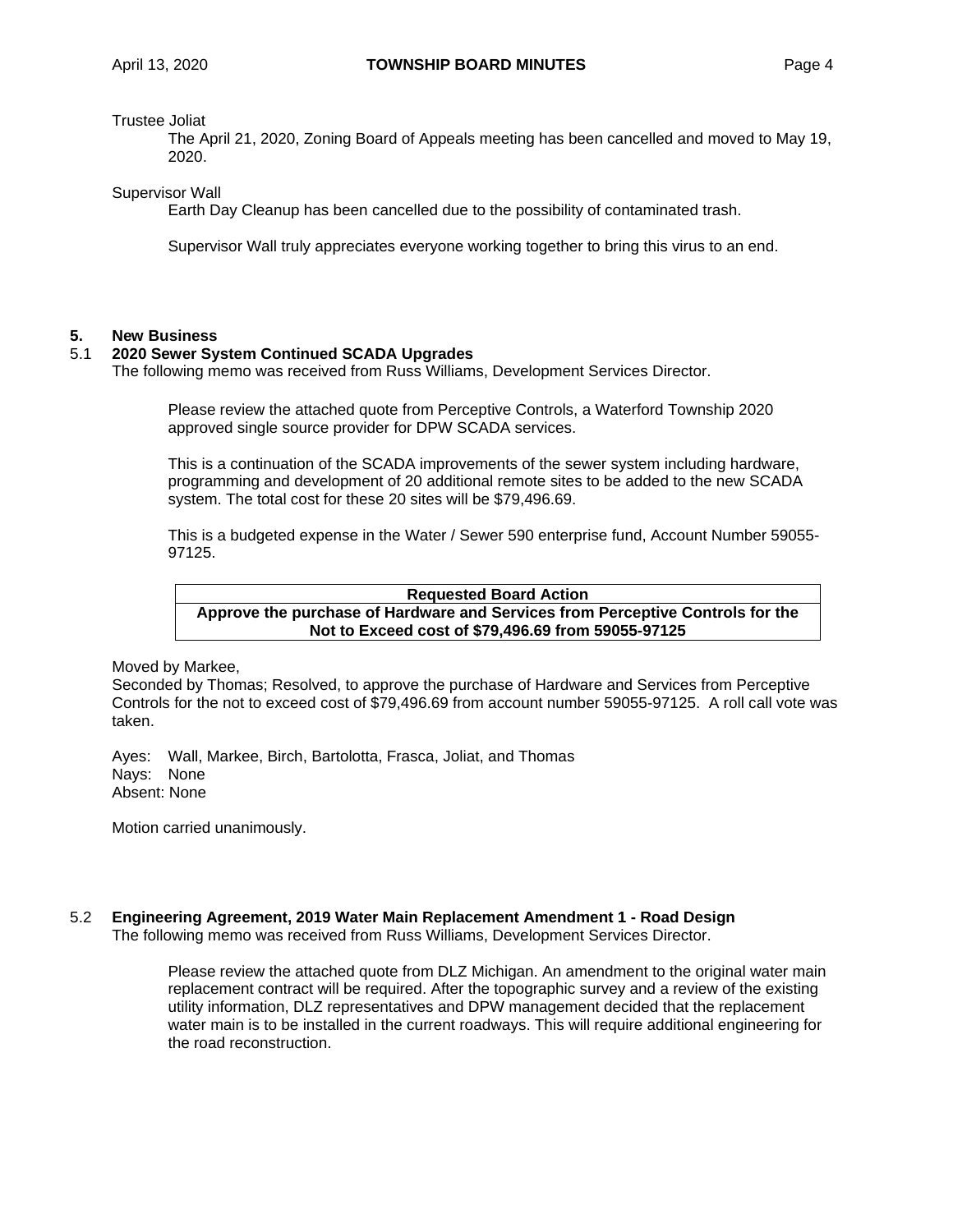#### Engineering Agreement, 2019 Water Main Replacement Amendment 1 - Road Design Continued.

This change will increase the cost of the water main replacement, the alternative would be an expensive temporary water system and remove and replace the water main in the existing layout. Temporary water systems are very problematic and present an array of concerns for the safety the water delivered to the residents. Replacement of the road will benefit Waterford residents for years.

The expenditure will not currently require a budget amendment, allocated to the Water / Sewer 590 enterprise fund, Water Capital Infra/Preservation Account Number 59045-97010. As this project moves forward, the original budget of \$650,000.00 may require an amendment to cover the necessary roadwork.

#### **Requested Board Action Approve the Engineering Agreement – Waterford Township 2019 Water Main Replacement Amendment 1- Road Design for the Not to Exceed cost of \$32,000.00 from 59045-97010.**

Moved by Bartolotta,

Seconded by Frasca; Resolved, to approve the Engineering Agreement – Waterford Township 2019 Water Main Replacement Amendment 1 – Road Design for the not to exceed cost of \$32,000.00 from account number 59045-97010. A roll call vote was taken.

Ayes: Wall, Markee, Birch, Bartolotta, Frasca, Joliat, and Thomas Nays: None Absent: None

Motion carried unanimously.

5.3 **Roof Repair For Fire Station 1- Budget Amendment And Request To Proceed** The following memo was received from Justin Westlake, Facilities & Operations Superintendent.

> The Waterford Township Regional Fire Department is formally requesting a budget amendment in the amount of \$20,000 to the 2020 budget line 20630-97106 (Capital Building Improvement) to replace/repair the roof at Fire Station 1. You'll remember \$100,000 was approved for this project during the 2020 budget process. The \$20,000 referenced above is an additional request from Fund Balance.

The work to be done on the roof has already been approved, and we are requesting additional funds to effectively double the life of the new roof. In the initial quote the new roof came with a ten-year warranty. These new funds will be used to spray a thicker mil rubber product onto the roof which comes with a twenty-year warranty. Please review the 20-year warranty information attached. The goal is to extend the life of the roof.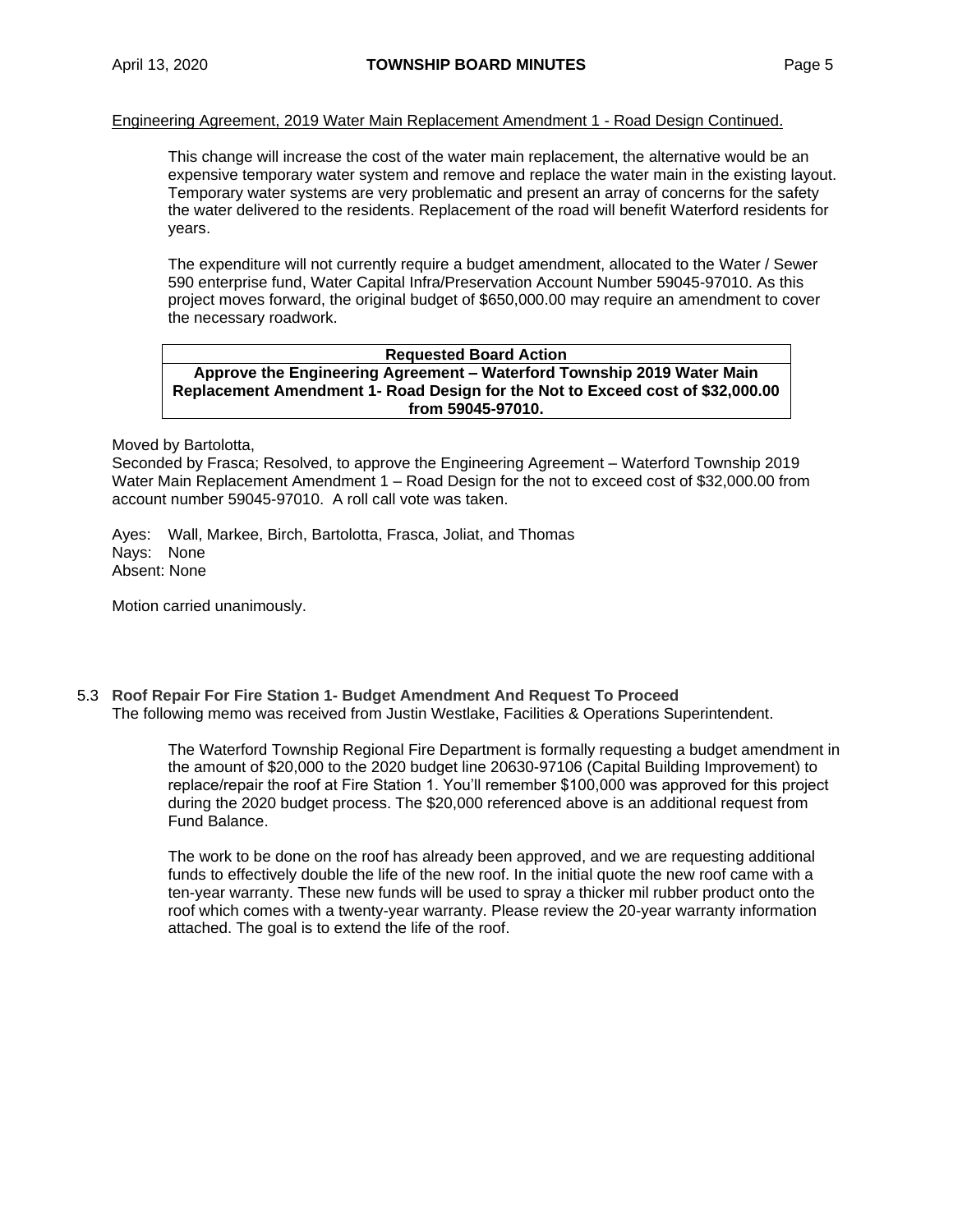#### Roof Repair for Fire Station 1- Budget Amendment and Request To Proceed Continued.

These new funds will also provide snow-guards to help protect the new roof at our Fire Department's Headquarters. Upon further inspection of the roof we discovered that if we want to protect the lower portion of the building from snow and ice falling off the apparatus bay portion of the roof, then a snow guard system should be implemented. This proactive measure seems prudent, and it is an ideal time to have this additional work completed.

The Waterford Regional Fire Department has secured a bid with the organization "Energy Shield" to complete the requested work. While getting quotes to do this job it became apparent that not many organizations offer the type of roof we have selected yet. We have attached the quote we received to put a new coat of paint/sealer on the roof from "Four Seasons." While the painted roof is significantly cheaper, we would like to draw your attention to the labor/material warranty portion of the bid. They only guarantee this roof for one year. We are looking to get more longevity out of our money, which is why we have elected to pursue the roof from "Energy Shield" that offers a warranty of 20 years. We are trying hard to 'do it right the first time.'

### **Township Board Requested Actions:**

First, we are requesting the Board's approval for the proposed budget amendment. Second, we are requesting approval to proceed with "Energy Shield" to complete the requested work as described above.

### Moved by Markee,

Seconded by Joliat; Resolved, to Approve the proposed budget amendment in the amount of \$20,000 to account number 20630-97106, capital building improvement fund; furthermore, to approve Energy Shield to complete the roof repair for Station No 1 in the amount of \$119,200.00 A roll call vote was taken.

Ayes: Wall, Markee, Birch, Bartolotta, Frasca, Joliat, and Thomas Nays: None Absent: None

Motion carried unanimously.

### 5.4 **Public Comments Limited to Three (3) Minutes per Topic**

Supervisor Wall read the following email from Fire Chief Covey.

The spirit of the community we serve is extremely strong. We had a huge out pouring of support when we needed some simple supplies like masks. This is the reason why we always pull together as American's when we face adversity. We always care for our neighbors and help our elderly population. We together can fight this new enemy and in the end be stronger than before. God bless our Fire, EMS, Police, Medical workers, Nurses and Doctors as they face a new enemy.

Thank you to all that have helped by providing needed items like N95 masks, hand sanitizer, face masks, gloves, gift cards and food for the Waterford Regional Fire Department.

Donations came from many residents and businesses: Oakland Family Dental Dr. Amanda Sheehan, Notre Dame Preparatory School, Belfor Disaster Recovery, Parkers Hilltop, Jets Pizza, Tropical Smoothie Café, Brody's on Cass, Freiborne Industries Inc., Coats Funeral Home, Knucklehead Coffee Company, Guido's Pizza, Pizza Hut, Chamber of Commerce and many more.

Thank you for your continued support, Waterford Regional Fire Chief Matt Covey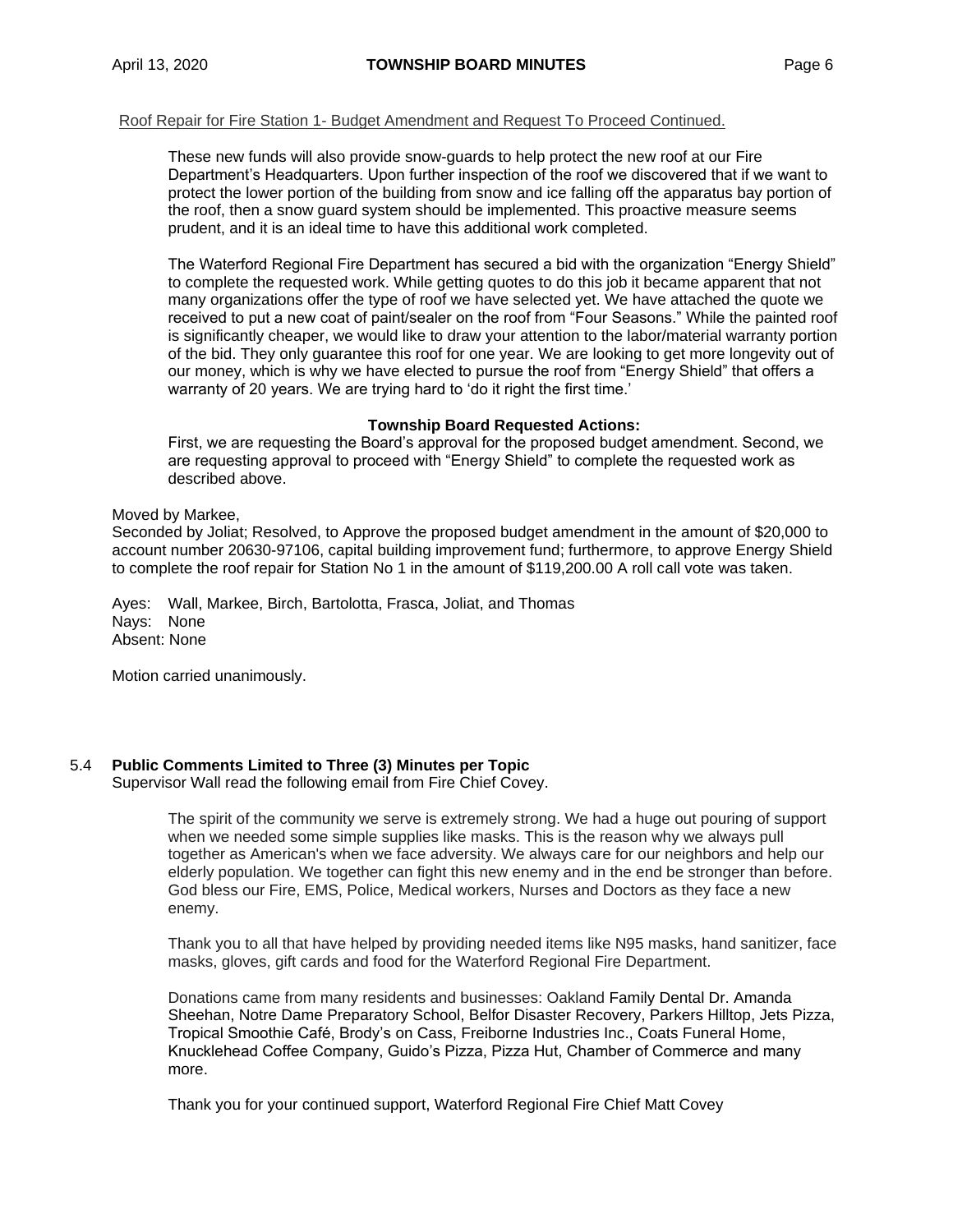Public Comments Limited to Three (3) Minutes per Topic Continued.

Supervisor Wall announced that the public may call in to 877-568-4106 with access code 551-863-645 to make public comments. Public comments will be limited to 3 minutes and please remain respectful.

Chris Chambers, 1300 S Hospital Rd, Baypointe Landscaping and Snow Plowing Inquired about lawn service. Supervisor Wall stated they have not discussed as a Board, It was discussed at the OCATS virtual meeting. Supervisor Wall stated that we must not violate the Governor's Orders but still follow the Waterford Township local ordinance regarding weed control, length of lawn, etc. Supervisor Wall advised something should be ready to post on Wednesday.

### Gary Dovre, Township Attorney

Attorney Dovre discussed the landscaping aspects of the Governor's Orders and is looking into what the Township can do to limit without violating the Governor's Order. It is a dicey proposition but he's looking at what can be done as the Township has their own Ordinances stating a lawn must be maintained at a certain level.

Attorney Dovre stated the meeting went well this evening and believes that it fully complies with the Governor's Order that allows the Board to meet remotely.

Trustee Joliat and Clerk Markee inquired about landscaping orders with Attorney Dovre.

Attorney Dovre answered the Board's questions regarding landscaping and lawn maintenance.

Clerk Markee read the following comment from Mr. Mark Monohon.

Most contractors are concerned about fines and loss of license. Are we talking about if lawn and tree care may operate in the Township?" He also inquired if we've discussed this with our State Representatives.

Township Dovre stated that whatever the Township may do, if it is able to do anything, it will not provide any company protection from a State claim that the Governor's Order is violated. It would not provide any protection against a State action against a State License held by that contractor.

Clerk Markee read the following comment form Mr. Darryl Reppuhn. "I believe the meeting went very well".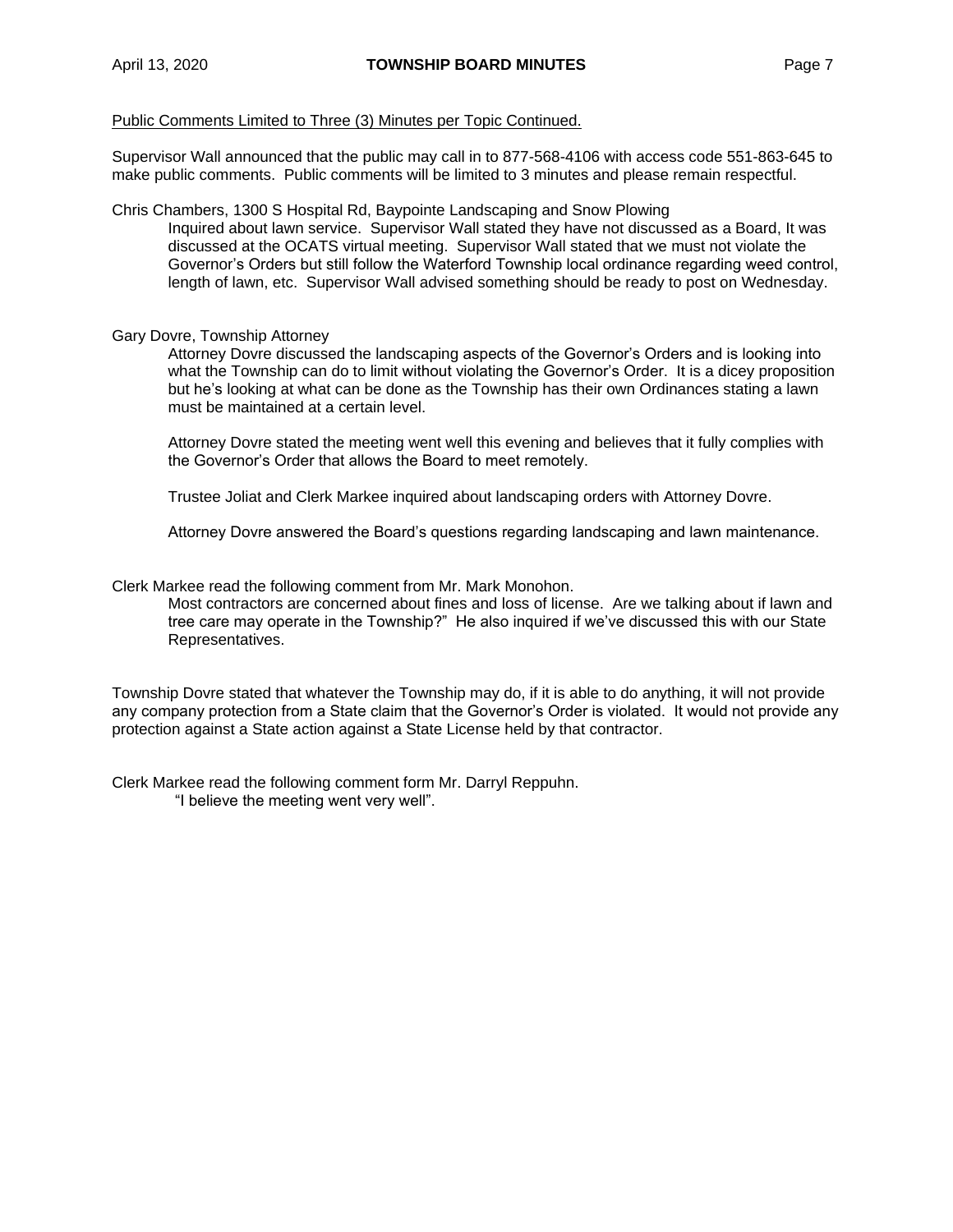# **ADJOURNMENT**

Moved by Birch, Seconded by Thomas; RESOLVED, to adjourn the meeting at 6:44 p.m. A roll call vote was taken.

Ayes: Wall, Markee, Birch, Bartolotta, Frasca, Joliat, and Thomas Nays: None Absent: None

Motion carried unanimously.

Kimberly F. Markee, Clerk

Gary Wall, Supervisor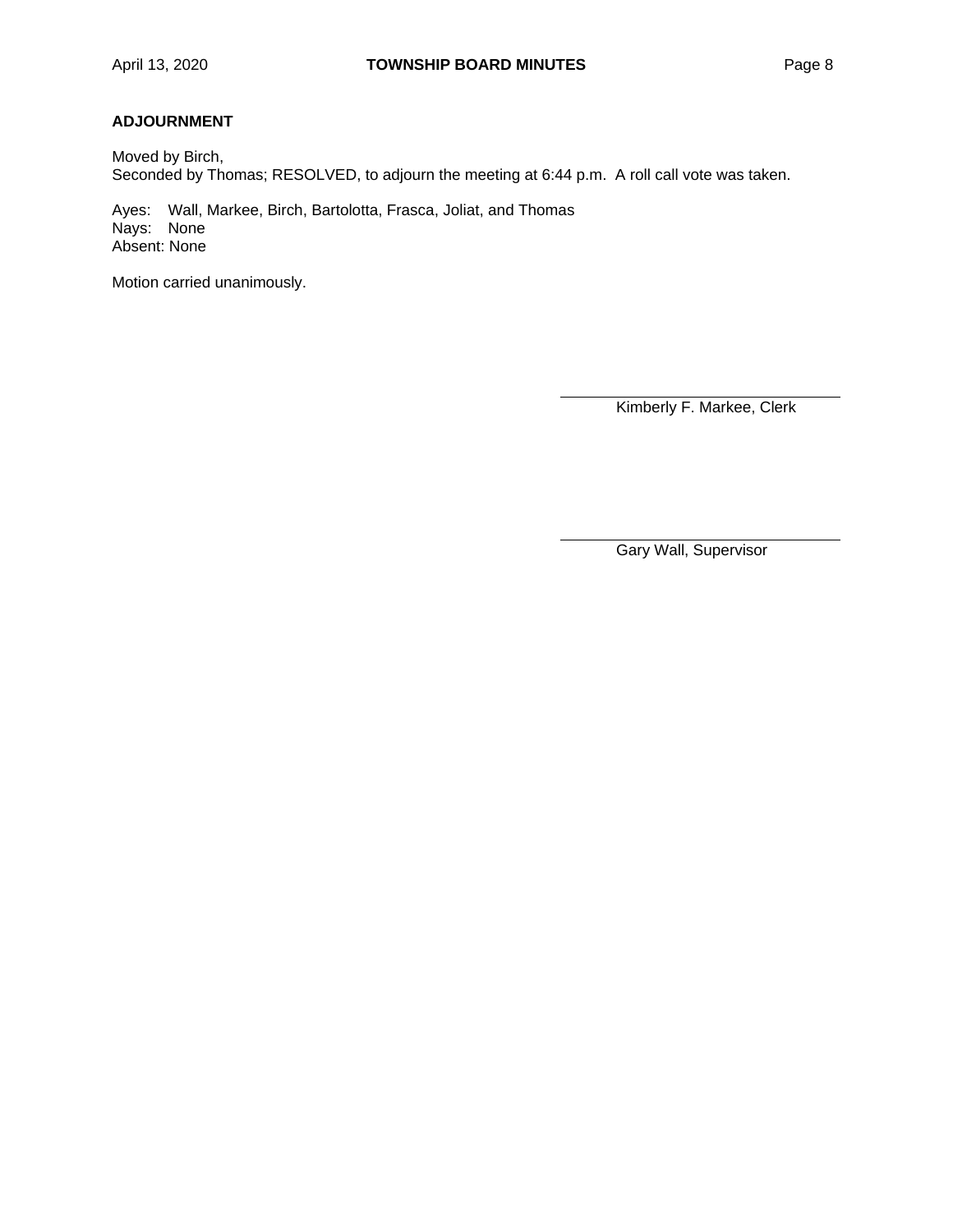|         | FOR CASH ACCOUNT: 70000 | 01000       |                                                            |           | FOR: Uncleared           |  |  |  |
|---------|-------------------------|-------------|------------------------------------------------------------|-----------|--------------------------|--|--|--|
| CHECK # | CHECK DATE TYPE         | VENDOR NAME |                                                            |           | CLEARED BATCH CLEAR DATE |  |  |  |
|         |                         |             |                                                            |           |                          |  |  |  |
|         |                         |             | 289011 04/07/2020 PRINTED 011016 GREAT LAKES ACE HARDWARE  | 21.01     |                          |  |  |  |
|         |                         |             | 289012 04/07/2020 PRINTED 013690 AQUASIGHT                 | 1,800.00  |                          |  |  |  |
|         |                         |             | 289013 04/07/2020 PRINTED 041192 CDW GOVERNMENT INC        | 1,320.84  |                          |  |  |  |
|         |                         |             | 289014 04/07/2020 PRINTED 043134 CAMBRIDGE CONSULTING GROU | 628.00    |                          |  |  |  |
|         |                         |             | 289015 04/07/2020 PRINTED 043364 AT&T MOBILITY             | 68.98     |                          |  |  |  |
|         |                         |             | 289016 04/07/2020 PRINTED 043626 CONSUMERS ENERGY          | 13,312.99 |                          |  |  |  |
|         |                         |             | 289017 04/07/2020 PRINTED 043904 COMERICA COMMERCIAL CARD  | 2,073.61  |                          |  |  |  |
|         |                         |             | 289018 04/07/2020 PRINTED 044220 CHASE CARD SERVICES       | 6,845.02  |                          |  |  |  |
|         |                         |             | 289019 04/07/2020 PRINTED 053253 DTE ENERGY                | 32,767.87 |                          |  |  |  |
|         |                         |             | 289020 04/07/2020 PRINTED 083623 FORTE ACADEMY OF DANCE    | 204.00    |                          |  |  |  |
|         |                         |             | 289021 04/07/2020 PRINTED 103141 HART INTERCIVIC, INC      | 423.20    |                          |  |  |  |
|         |                         |             | 289022 04/07/2020 PRINTED 113177 IDEAS FOR YOU             | 883.78    |                          |  |  |  |
|         |                         |             | 289023 04/07/2020 PRINTED 113551 NICHOLS PAPER & SUPPLY CO | 1,547.35  |                          |  |  |  |
|         |                         |             | 289024 04/07/2020 PRINTED 113701 IRON MOUNTAIN             | 470.01    |                          |  |  |  |
|         |                         |             | 289025 04/07/2020 PRINTED 121011 J&B MEDICAL SUPPLY        | 730.58    |                          |  |  |  |
|         |                         |             | 289026 04/07/2020 PRINTED 123585 CHARESA JOHNSON           | 450.00    |                          |  |  |  |
|         |                         |             | 289027 04/07/2020 PRINTED 123613 JOHNSTON LEWIS ASSOCIATES | 3,061.68  |                          |  |  |  |
|         |                         |             | 289028 04/07/2020 PRINTED 151011 LTM AUTO TRUCK AND TRAILE | 2,096.89  |                          |  |  |  |
|         |                         |             | 289029 04/07/2020 PRINTED 153240 LESLIE TIRE               | 191.40    |                          |  |  |  |
|         |                         |             | 289030 04/07/2020 PRINTED 163107 MADISON GENERATOR SERVICE | 193.22    |                          |  |  |  |
|         |                         |             | 289031 04/07/2020 PRINTED 183269 SPRINT SOLUTIONS          | 9.30      |                          |  |  |  |
|         |                         |             | 289032 04/07/2020 PRINTED 204860 ROAD COMMISSION FOR       | 76,667.00 |                          |  |  |  |
|         |                         |             | 289033 04/07/2020 PRINTED 213287 PREMIER SAFETY            | 125.00    |                          |  |  |  |
|         |                         |             | 289034 04/07/2020 PRINTED 213293 SUSAN PETRUSHA            | 598.14    |                          |  |  |  |
|         |                         |             | 289035 04/07/2020 PRINTED 253512 SMART START MICHIGAN      | 2,843.50  |                          |  |  |  |
|         |                         |             | 289036 04/07/2020 PRINTED 263255 TESTAMERICA LABORATORIES  | 286.80    |                          |  |  |  |
|         |                         |             | 289037 04/07/2020 PRINTED 291365 PRAXAIR DISTRIBUTION INC  | 284.45    |                          |  |  |  |
|         |                         |             | 289038 04/07/2020 PRINTED 291365 PRAXAIR DISTRIBUTION INC  | 307.92    |                          |  |  |  |
|         |                         |             | 289039 04/07/2020 PRINTED 500483 CSG FORTE PAYMENTS        | 1,625.00  |                          |  |  |  |
|         |                         |             |                                                            |           |                          |  |  |  |

29 CHECKS

04/07/2020 12:40

llievois

| WATERFORD TOWNSHIP

AP CHECK RECONCILIATION REGISTER

CASH ACCOUNT TOTAL

151,837.54

 $.00$ 

Kim Markel<br>Kim 4-7-2020

apchkrcn

 $\begin{array}{ccc} \mid P & \mid & 1 \end{array}$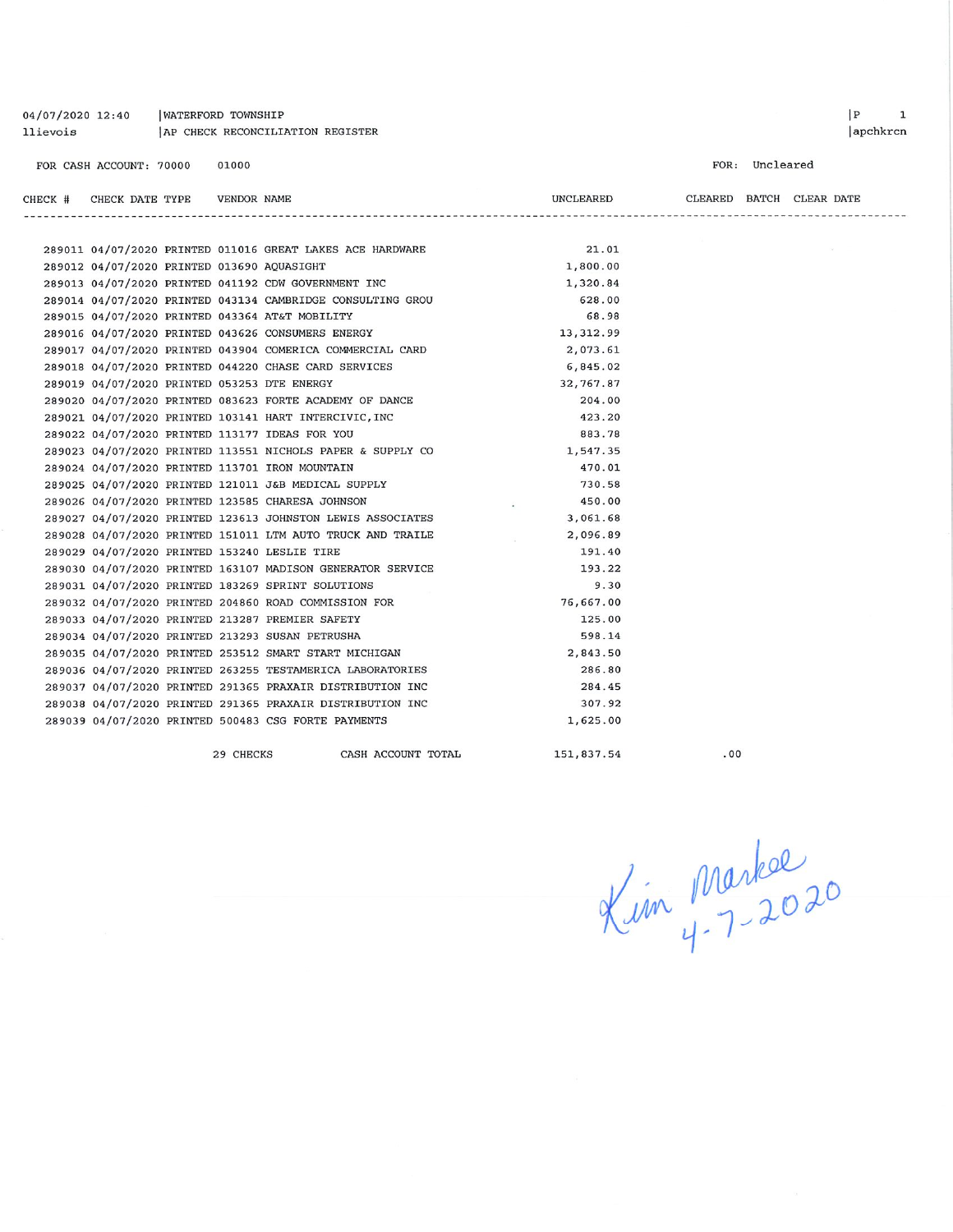All Checks Paid and Mailed Since

| 04/07/2020 12:41<br>llievois | WATERFORD TOWNSHIP<br>AP CHECK RECONCILIATION REGISTER | $\alpha$ r 24<br>المسد | ∤P<br>lapchkrcr                |
|------------------------------|--------------------------------------------------------|------------------------|--------------------------------|
| FOR CASH ACCOUNT: 70000      | 01000                                                  |                        | Uncleared<br>FOR:              |
| CHECK DATE TYPE<br>CHECK #   | VENDOR NAME                                            | UNCLEARED              | BATCH<br>CLEAR DATE<br>CLEARED |
|                              | 288811 03/24/2020 PRINTED 053215 DELTA DENTAL          | 45.934.87              |                                |
|                              | 288814 03/24/2020 PRINTED 073398 TORI HEGLIN           | 500.00                 |                                |
|                              | 288818 03/24/2020 PRINTED 103584 JOHN H HOLMES         | 375.00                 |                                |
|                              | 288819 03/24/2020 PRINTED 143022 TODD KALUZNY          | 570.00                 |                                |

570.00 300.00 288821 03/24/2020 PRINTED 143600 SCOTT C KOZAK 763.26 288822 03/24/2020 PRINTED 143601 KONECRANES INC 288823 03/24/2020 PRINTED 204910 OAKLAND CNTY TREASURERS O 412.50 288825 03/24/2020 PRINTED 254851 STANDARD INSURANCE COMPAN  $6.641.24$ 2,550.00 288827 03/24/2020 PRINTED 293355 WILBUR WHITE JR 288830 03/25/2020 PRINTED 221652 BEVERLY HAGERMAN 79.00 288831 03/25/2020 PRINTED 221847 ARLENE BENSON  $37.00$  $42.00$ 288832 03/25/2020 PRINTED 222499 PATRICIA JOHNSON 288833 03/25/2020 PRINTED 222569 JOAN RATHBUN  $48.00$ 288834 03/25/2020 PRINTED 223423 DONNA GRANTZ  $37.00$ 288835 03/25/2020 PRINTED 223822 VIOLA KRAVETZ 37.00 179.00 288836 03/25/2020 PRINTED 223977 PATRICIA JACKSON 288837 03/25/2020 PRINTED 224368 MARSCALYN MURPHY 37.00 288838 03/25/2020 PRINTED 224545 LAVONNE LONG 10.00 288840 03/25/2020 PRINTED 225029 GLORIETTE JACKSON 59.00 37.00 288842 03/25/2020 PRINTED 225073 EMILIE STACH 288843 03/25/2020 PRINTED 225083 CHARETTE DYSARCZYK 144.00 118.00 288844 03/25/2020 PRINTED 226067 KAY CONNELLY 288845 03/25/2020 PRINTED 226162 CASSONDRA DOLSON 24 00 288846 03/25/2020 PRINTED 226273 WANDA WELLBAUM 37.00 74.00 288847 03/25/2020 PRINTED 226741 TOM JONES 288848 03/25/2020 PRINTED 226789 DAWN TABOR 24.00 288849 03/25/2020 PRINTED 226798 JOANNE CHARBONEAU 20.00 288850 03/25/2020 PRINTED 226826 PAULA HEISLER 123.00 118.00 288851 03/25/2020 PRINTED 226836 RON KORTHAUS 288853 03/25/2020 PRINTED 226980 NEAL NICOL 96.00 288854 03/25/2020 PRINTED 227015 ROSE MARIE CHERRY 48.00 144.00 288855 03/25/2020 PRINTED 227142 SANDRA HUNT 37.00 288856 03/25/2020 PRINTED 227165 JOSEPH BRUZ 288858 03/25/2020 PRINTED 227242 PAULINE CLARK 59.00 288859 03/25/2020 PRINTED 227250 JOANN MCMANUS 72.00 59.00 288860 03/25/2020 PRINTED 227348 CAROL PAGE 27.50 288861 03/25/2020 PRINTED 227427 VANESSA PERUSKI 288862 03/25/2020 PRINTED 227439 VICKI SHELTON 59.00 288865 03/25/2020 PRINTED 227477 JEANIE ROBERTSON 59.00 288866 03/25/2020 PRINTED 227509 DONNA KUNSE 96.00 288867 03/25/2020 PRINTED 227518 DON SWANSON 48.00 288869 03/25/2020 PRINTED 227545 DOUG BREMNER 118.00 288870 03/25/2020 PRINTED 227573 IRENE LINDENTHAL 74.00 288872 03/25/2020 PRINTED 227585 RUTH DEVINE  $72.00$ 288875 03/25/2020 PRINTED 227593 LINDA BRADEN 10.00 10.00 288877 03/25/2020 PRINTED 227595 CHARLOTTE CHARTER 20.00 288878 03/25/2020 PRINTED 227596 BRADLEY COOK 288880 03/25/2020 PRINTED 227598 KRISTINA GRAVES 27.50 288881 03/25/2020 PRINTED 227599 SANDRA HARBER 69.00 288882 03/25/2020 PRINTED 227600 SHARON MARSHALL 12.00 288883 03/25/2020 PRINTED 227601 NORTH OAKS CORVETTE CLUB 60.00  $10.00$ 

288885 03/25/2020 PRINTED 227603 ARLENE SCHELL

 $ar24 - Qpr2$ 

 $|P|$  $\overline{1}$ lapchkrcn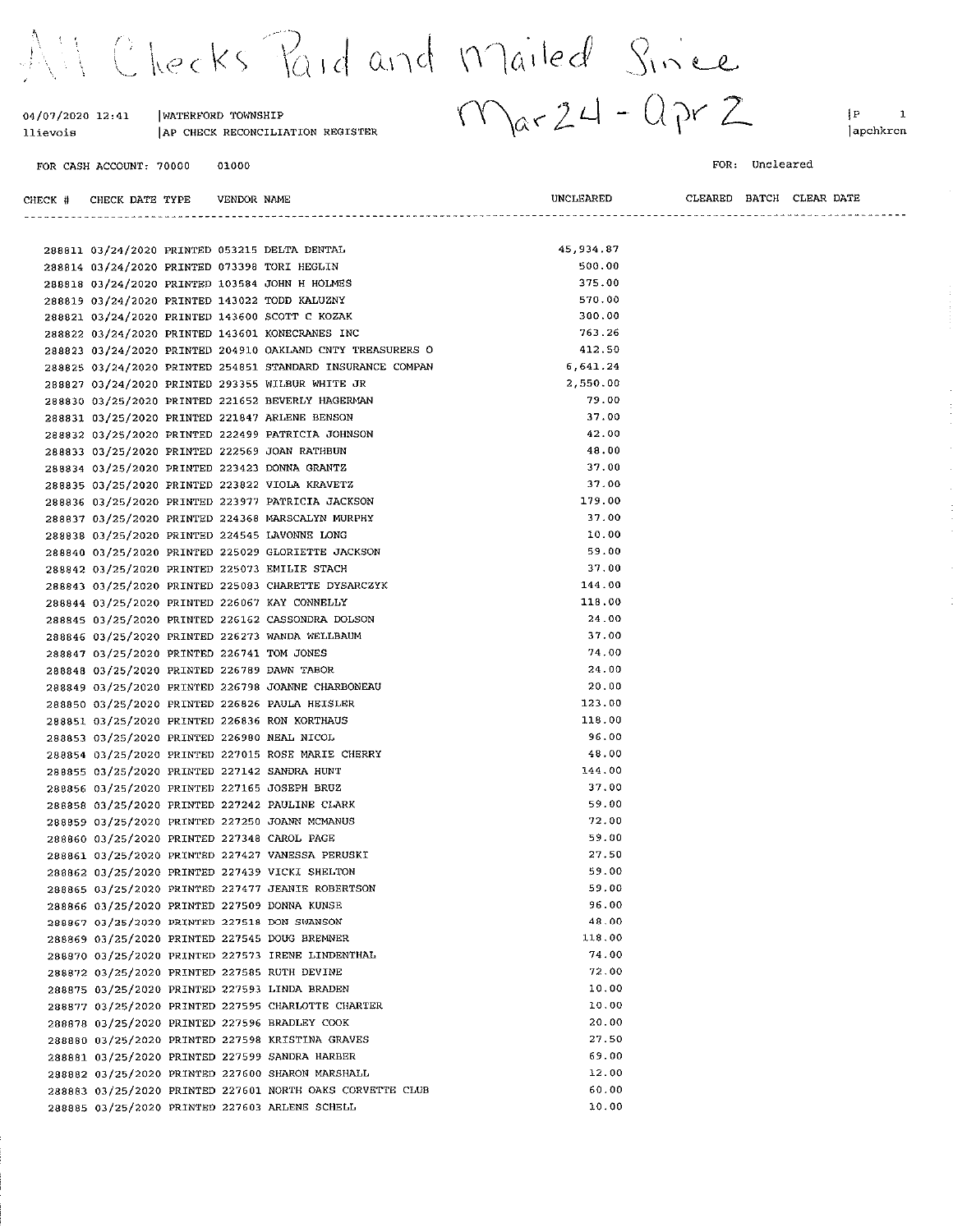|         | FOR CASH ACCOUNT: 70000                        | 01000 |                                                            |           | FOR: Uncleared |                          |
|---------|------------------------------------------------|-------|------------------------------------------------------------|-----------|----------------|--------------------------|
| CHECK # | CHECK DATE TYPE                                |       | VENDOR NAME                                                | UNCLEARED |                | CLEARED BATCH CLEAR DATE |
|         |                                                |       |                                                            |           |                |                          |
|         |                                                |       | 288886 03/25/2020 PRINTED 227604 LOWELL VANANTWERP         | 20.00     |                |                          |
|         |                                                |       | 288887 03/25/2020 PRINTED 227605 RILEY WESTBROOK           | 350.00    |                |                          |
|         |                                                |       | 288889 03/25/2020 PRINTED 227607 SHARON KONIECZNY          | 60.00     |                |                          |
|         |                                                |       | 288890 03/25/2020 PRINTED 227608 ANTHONY LOISELLE          | 24.00     |                |                          |
|         |                                                |       | 288891 03/25/2020 PRINTED 227609 MEGAN MCCASLIN            | 60.00     |                |                          |
|         |                                                |       | 288892 03/25/2020 PRINTED 227610 FLORAINNE PAMBID          | 24.00     |                |                          |
|         |                                                |       | 288894 03/25/2020 PRINTED 227612 JANNAN VANLOON            | 24.00     |                |                          |
|         | 288896 03/25/2020 PRINTED 227614 MARTIN BATES  |       |                                                            | 155.00    |                |                          |
|         | 288897 03/25/2020 PRINTED 227615 PAT BOWERS    |       |                                                            | 59.00     |                |                          |
|         |                                                |       | 288899 03/25/2020 PRINTED 227617 PEGGY BURNSIDE            | 53.00     |                |                          |
|         | 288900 03/25/2020 PRINTED 227618 KEVIN CAPPELL |       |                                                            | 118.00    |                |                          |
|         |                                                |       | 288901 03/25/2020 PRINTED 227619 CHARLES CHAMBERLAIN       | 42.00     |                |                          |
|         | 288902 03/25/2020 PRINTED 227620 DONNA CHAPMAN |       |                                                            | 37.00     |                |                          |
|         |                                                |       | 288903 03/25/2020 PRINTED 227621 MARLENE CLEMENTS          | 48.00     |                |                          |
|         |                                                |       | 288904 03/25/2020 PRINTED 227622 ELIZABETH CUSHMAN         | 123.00    |                |                          |
|         |                                                |       | 288905 03/25/2020 PRINTED 227623 HAROLD DONALDSON          | 118.00    |                |                          |
|         | 288906 03/25/2020 PRINTED 227624 JOAN DOWLING  |       |                                                            | 37.00     |                |                          |
|         |                                                |       | 288907 03/25/2020 PRINTED 227625 NORMA ESLINGER            | 37.00     |                |                          |
|         | 288909 03/25/2020 PRINTED 227627 BOB HARNER    |       |                                                            | 96 00     |                |                          |
|         |                                                |       | 288910 03/25/2020 PRINTED 227628 ANNE MCCARTER             | 72.00     |                |                          |
|         |                                                |       | 288911 03/25/2020 PRINTED 227629 JEANETTE MCCARTHY         | 37.00     |                |                          |
|         |                                                |       | 288912 03/25/2020 PRINTED 227630 ROSEMARY MCLAUGHLIN       | 42.00     |                |                          |
|         | 288913 03/25/2020 PRINTED 227631 JOELMA MORGAN |       |                                                            | 48.00     |                |                          |
|         |                                                |       | 288917 03/25/2020 PRINTED 227635 CAMILLA SHELDON           | 118.00    |                |                          |
|         | 288918 03/25/2020 PRINTED 227636 ROY TREVINO   |       |                                                            | 144.00    |                |                          |
|         |                                                |       | 288919 03/25/2020 PRINTED 227637 STEPHEN WATKINS           | 118.00    |                |                          |
|         | 288921 03/25/2020 PRINTED 227639 MARILYN WOOD  |       |                                                            | 37.00     |                |                          |
|         |                                                |       | 288922 03/25/2020 PRINTED 227640 STACY WILLIAMS            | 28.00     |                |                          |
|         |                                                |       | 288924 04/02/2020 PRINTED 011202 LYNNETTE ALLGEIER         | 64.16     |                |                          |
|         |                                                |       | 288925 04/02/2020 PRINTED 011730 ARROW PRINTING            | 453.80    |                |                          |
|         | 288926 04/02/2020 PRINTED 011790 AT&T          |       |                                                            | 1,400.24  |                |                          |
|         |                                                |       | 288927 04/02/2020 PRINTED 013181 ADLERS TOWING             | 75.00     |                |                          |
|         |                                                |       | 288928 04/02/2020 PRINTED 013537 SCHMIDT, ISGRIGG, ANDERSO | 906.70    |                |                          |
|         |                                                |       | 288929 04/02/2020 PRINTED 013666 APOLLO FIRE APPARATUS     | 533.39    |                |                          |
|         |                                                |       | 288930 04/02/2020 PRINTED 013685 APPLIED IMAGING           | 1,161.71  |                |                          |
|         |                                                |       | 288931 04/02/2020 PRINTED 013764 SANDRA ASPINALL           | 100.00    |                |                          |
|         |                                                |       | 288932 04/02/2020 PRINTED 021079 BAKER & TAYLOR BOOKS      | 823.59    |                |                          |
|         |                                                |       | 288933 04/02/2020 PRINTED 021093 BSB COMMUNICATIONS, INC   | 72.50     |                |                          |
|         |                                                |       | 288934 04/02/2020 PRINTED 021380 BILLS PLBG & SEWER SERV I | 852.80    |                |                          |
|         |                                                |       | 288935 04/02/2020 PRINTED 023603 BOB BARKER CO INC         | 459.67    |                |                          |
|         |                                                |       | 288936 04/02/2020 PRINTED 023725 CITY ELECTRIC SUPPLY CO   | 82.20     |                |                          |
|         | 288937 04/02/2020 PRINTED 031396 K&K BUILDING  |       |                                                            | 600.00    |                |                          |
|         |                                                |       | 288938 04/02/2020 PRINTED 032121 TOWNSEND HOMES LLC        | 1,200.00  |                |                          |
|         | 288939 04/02/2020 PRINTED 032903 FARIS AJO     |       |                                                            | 400.00    |                |                          |
|         | 288940 04/02/2020 PRINTED 032952 JJV DESIGN    |       |                                                            | 600.00    |                |                          |
|         |                                                |       | 288941 04/02/2020 PRINTED 035475 OSCAR W LARSON CO         | 100.00    |                |                          |
|         |                                                |       | 288942 04/02/2020 PRINTED 041460 CLYDES FRAME & WHEEL SERV | 2,983.96  |                |                          |
|         |                                                |       | 288943 04/02/2020 PRINTED 043364 AT&T MOBILITY             | 84.38     |                |                          |
|         |                                                |       | 288944 04/02/2020 PRINTED 043381 CITY OF PONTIAC           | 1,498.63  |                |                          |
|         | 288945 04/02/2020 PRINTED 043386 CITI ROOFING  |       |                                                            | 6,484.00  |                |                          |
|         |                                                |       | 288946 04/02/2020 PRINTED 043626 CONSUMERS ENERGY          | 515.22    |                |                          |
|         |                                                |       | 288947 04/02/2020 PRINTED 044062 CONTROLNET, LLC           | 11,905.00 |                |                          |

 $\begin{array}{ccc} \mid & \mathbf{P} & \mathbf{Z} \end{array}$ 

apchkrcn

04/07/2020 12:41 | WATERFORD TOWNSHIP

llievois

AP CHECK RECONCILIATION REGISTER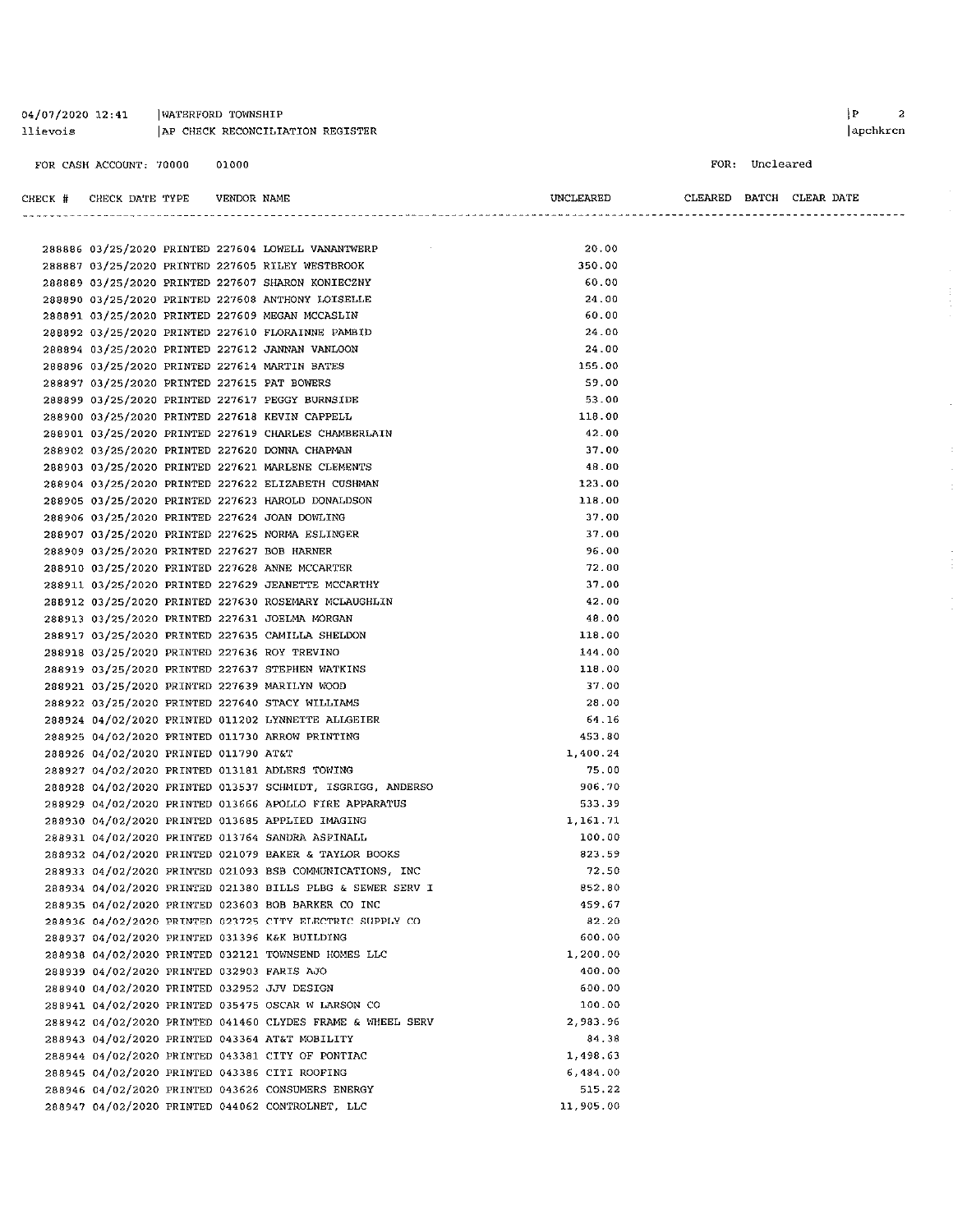#### 04/07/2020 12:41 WATERFORD TOWNSHIP AP CHECK RECONCILIATION REGISTER llievois

288948 04/02/2020 PRINTED 051006 DE-CAL INC

**VENDOR NAME** 

288999 04/02/2020 PRINTED 253023 ST JOSEPH HOSPITAL-PONTIA

#### FOR CASH ACCOUNT: 70000 01000

CHECK # CHECK DATE TYPE

```
FOR: Uncleared
```
CLEARED BATCH CLEAR DATE

UNCLEARED

30,257.00

334.00

 $|P|$ 

| 288949 04/02/2020 PRINTED 051007 DTE ENERGY |  |                                                            | 72.109.28  |  |
|---------------------------------------------|--|------------------------------------------------------------|------------|--|
| 288950 04/02/2020 PRINTED 051038 DC DENTAL  |  |                                                            | 201.95     |  |
| 288951 04/02/2020 PRINTED 053253 DTE ENERGY |  |                                                            | 5,762.42   |  |
|                                             |  | 288952 04/02/2020 PRINTED 053756 DRUG SCREENS PLUS         | 132.00     |  |
|                                             |  | 288953 04/02/2020 PRINTED 053867 DUBOIS CHEMICALS INC      | 14, 309.12 |  |
|                                             |  | 288954 04/02/2020 PRINTED 063004 EAGLE GRAPHICS AND DESIGN | 935.00     |  |
|                                             |  | 288955 04/02/2020 PRINTED 063021 EASTERN OIL CO            | 1,299.58   |  |
|                                             |  | 288956 04/02/2020 PRINTED 063181 MICHAEL J EBERLE          | 402.00     |  |
|                                             |  | 288957 04/02/2020 PRINTED 063476 ELECTROCOMM-MICHIGAN, INC | 130.00     |  |
|                                             |  | 288958 04/02/2020 PRINTED 073431 KEVIN KAZYAK              | 78.73      |  |
|                                             |  | 288959 04/02/2020 PRINTED 083217 FEDERAL RESOURCES SUPPLY  | 14.25      |  |
|                                             |  | 288960 04/02/2020 PRINTED 083466 FLEX ADMINISTRATORS INC   | 637.00     |  |
|                                             |  | 288961 04/02/2020 PRINTED 093025 GALE/CENGAGE LEARNING     | 27.74      |  |
|                                             |  | 288962 04/02/2020 PRINTED 093451 GLOBAL OFFICE SOLUTIONS   | 6,080.19   |  |
| 288963 04/02/2020 PRINTED 093705 GRAINGER   |  |                                                            | 389.38     |  |
|                                             |  | 288964 04/02/2020 PRINTED 093863 GREAT LAKES WATER AUTHORI | 2.949.18   |  |
|                                             |  | 288965 04/02/2020 PRINTED 101835 HUBBELL ROTH & CLARK INC  | 524.25     |  |
|                                             |  | 288966 04/02/2020 PRINTED 103031 HALT FIRE INC             | 4,908.70   |  |
|                                             |  | 288967 04/02/2020 PRINTED 103050 HARTFORD COMPANY, THE     | 423.20     |  |
|                                             |  | 288968 04/02/2020 PRINTED 103143 HALLAHAN & ASSOCIATES, PC | 3,522.75   |  |
|                                             |  | 288969 04/02/2020 PRINTED 103841 HUTCHINSONS ELECTRIC INC  | 190.00     |  |
|                                             |  | 288970 04/02/2020 PRINTED 113180 I-Q LIFE SAFETY SYSTEMS,  | 24.487.83  |  |
|                                             |  | 288971 04/02/2020 PRINTED 113551 NICHOLS PAPER & SUPPLY CO | 737.43     |  |
| 288972 04/02/2020 PRINTED 121003 POWER PLAN |  |                                                            | 83.84      |  |
|                                             |  | 288973 04/02/2020 PRINTED 121011 J&B MEDICAL SUPPLY        | 3,987.33   |  |
|                                             |  | 288974 04/02/2020 PRINTED 121571 JONES & BARTLET LEARNING, | 985.06     |  |
|                                             |  | 288975 04/02/2020 PRINTED 123606 ROSATI, SCHULTZ, JOPPICH  | 9,613.20   |  |
|                                             |  | 288976 04/02/2020 PRINTED 153240 LESLIE TIRE               | 1,972.92   |  |
|                                             |  | 288977 04/02/2020 PRINTED 153417 LIBRARY DESIGN ASSOCIATES | 8,846.00   |  |
|                                             |  | 288978 04/02/2020 PRINTED 161014 MI MUNICIPAL RISK MGMNT   | 18,878.44  |  |
| 288979 04/02/2020 PRINTED 161700 MMRMA      |  |                                                            | 252,650.00 |  |
|                                             |  | 288980 04/02/2020 PRINTED 163406 MIRACLE RECREATION EQUIPM | 1,913.00   |  |
|                                             |  | 288981 04/02/2020 PRINTED 163508 FERGUSON WATERWORKS #3386 | 1,126.68   |  |
|                                             |  | 288982 04/02/2020 PRINTED 164236 MAPLE ROOFING & CONSTRUCT | 13,020.00  |  |
|                                             |  | 288983 04/02/2020 PRINTED 174636 STATE OF MICHIGAN         | 3,057.71   |  |
|                                             |  | 288984 04/02/2020 PRINTED 183286 QUADIENT FINANCE USA, INC | 78.87      |  |
|                                             |  | 288985 04/02/2020 PRINTED 183578 NORTH ELECTRIC SUPPLY CO  | 1,097.10   |  |
| 288986 04/02/2020 PRINTED 193713 ORKIN, LLC |  |                                                            | 135.00     |  |
|                                             |  | 288987 04/02/2020 PRINTED 193882 OVERDRIVE, INC.           | 2,074.40   |  |
|                                             |  | 288988 04/02/2020 PRINTED 204040 OAKLAND COUNTY TREASURER  | 744.00     |  |
|                                             |  | 288989 04/02/2020 PRINTED 211460 PLANTE & MORAN PLLC       | 18,640.00  |  |
|                                             |  | 288990 04/02/2020 PRINTED 213052 MOVEMENT BY MARI ANN      | 501.12     |  |
|                                             |  | 288991 04/02/2020 PRINTED 213057 B JILL PALULIAN           | 426.03     |  |
|                                             |  | 288992 04/02/2020 PRINTED 241008 RKA PETROLEUM COMPANIES,  | 499.86     |  |
|                                             |  | 288993 04/02/2020 PRINTED 243040 PENGUIN RANDOM HOUSE LLC  | 72.00      |  |
|                                             |  | 288994 04/02/2020 PRINTED 243206 RECORDED BOOKS LLC        | 262.05     |  |
|                                             |  | 288995 04/02/2020 PRINTED 243289 LYNN ANNE REISS           | 52.50      |  |
|                                             |  | 288996 04/02/2020 PRINTED 243296 RECORD AUTOMATIC DOORS, I | 720.00     |  |
|                                             |  | 288997 04/02/2020 PRINTED 251035 SAMS CLUB DIRECT          | 400.63     |  |
|                                             |  |                                                            | 25,075.00  |  |
|                                             |  | 288998 04/02/2020 PRINTED 251234 SECREST WARDLE LYNCH HAMP |            |  |

 $\overline{\phantom{a}}$  $|apchkrcn$